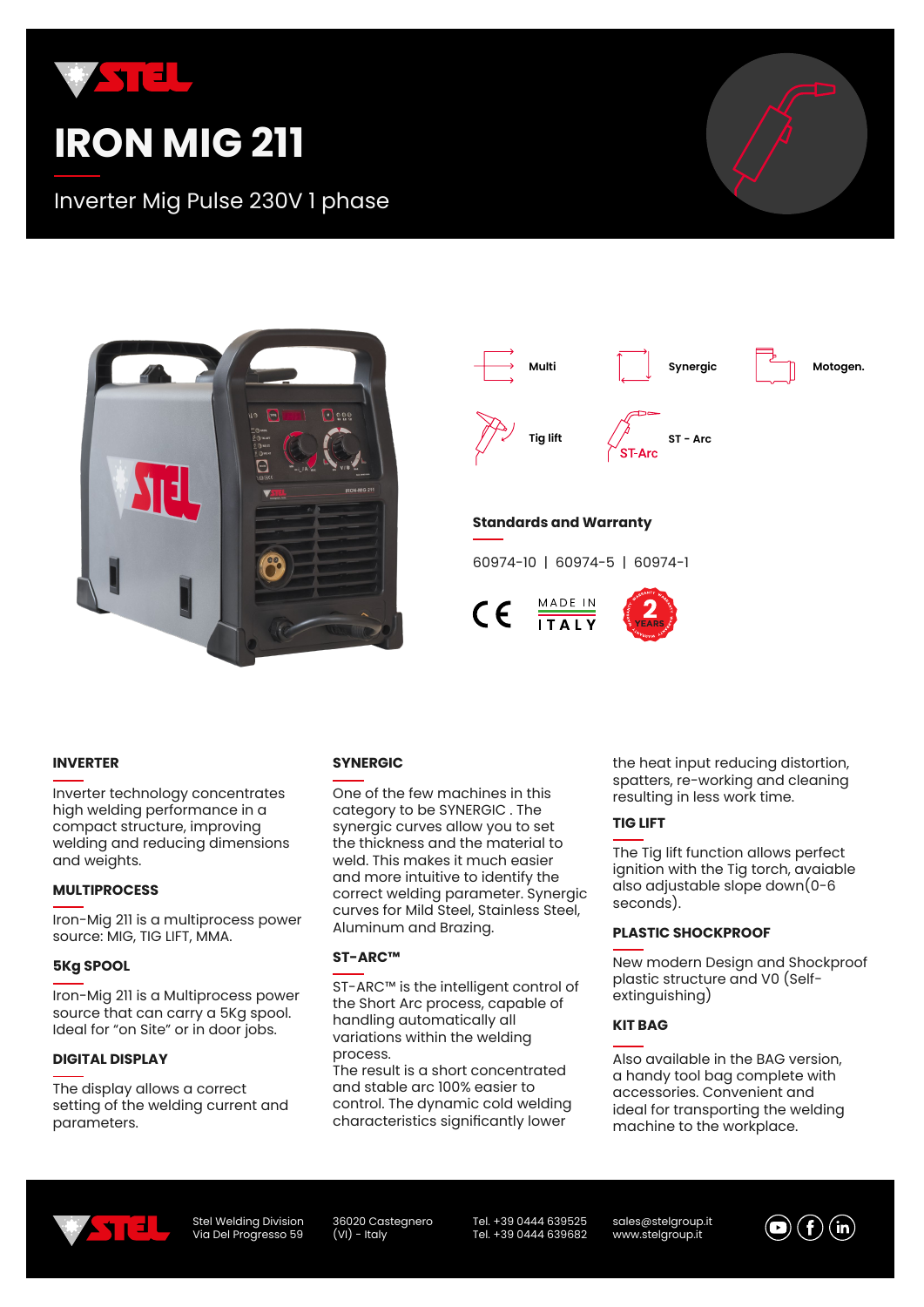## **Technical Data**

| Main Voltage           | 230/240 V      | Work Temperature            | $40^{\circ}$ C    |
|------------------------|----------------|-----------------------------|-------------------|
| Phases                 |                | <b>Currente Range</b>       | 20-180 A          |
| Frequency              | $50/60$ Hz     | Welding Current 35% (25°C)  | 180 A             |
| Real Current (25%)     | 16,0 A         | Welding Current 100% (25°C) | 110A              |
| Real Power (25%)       | 3,6 KVA        | Welding Current 25% (40°C)  | 180 A             |
| Power Factor           | 0,7            | Welding Current 60% (40°C)  | 120 A             |
| Efficiency             | 81%            | Welding Current 100% (40°C) | 100 A             |
| No Load Voltage        | 71 V           | Earth Clamp                 | $16 \text{ mm}^2$ |
| Degree of Protection   | <b>IP 23 S</b> | Wire Feeder Rollers         | 2                 |
| <b>Insuation Class</b> | Н              | Lenght x Width x Height     | 495x225x355       |
| Safety Approved        | ls             | Weight                      | 16 Kg             |

*The data were collected at a temperature of 40 ° C..*

## **Front Panel Description**

- **1.** ELECTRODE led indicating mode
- **2.** TIG Lift led indicating mode
- **3.** MIG 2T led indicating mode

**4.** MIG 4T led indicating mode

**5.** Welding MODE selection button

- **6.** Amps / Thickness material knob
- **7.** Volts / Slope down time knob
- **8.** Led synergic mode, wire d. 1mm

**9.** Led synergic mode, wire d. 0,8mm

**10.** Led synergic mode, wire d. 0,6mm

- **11.** Wire diameter selection button
- **12.** Digital Display
- **13.** Material selection button
- **14.** Led overtemperature alarm





Stel Welding Division Via Del Progresso 59 36020 Castegnero (VI) - Italy

Tel. +39 0444 639525 Tel. +39 0444 639682 sales@stelgroup.it www.stelgroup.it